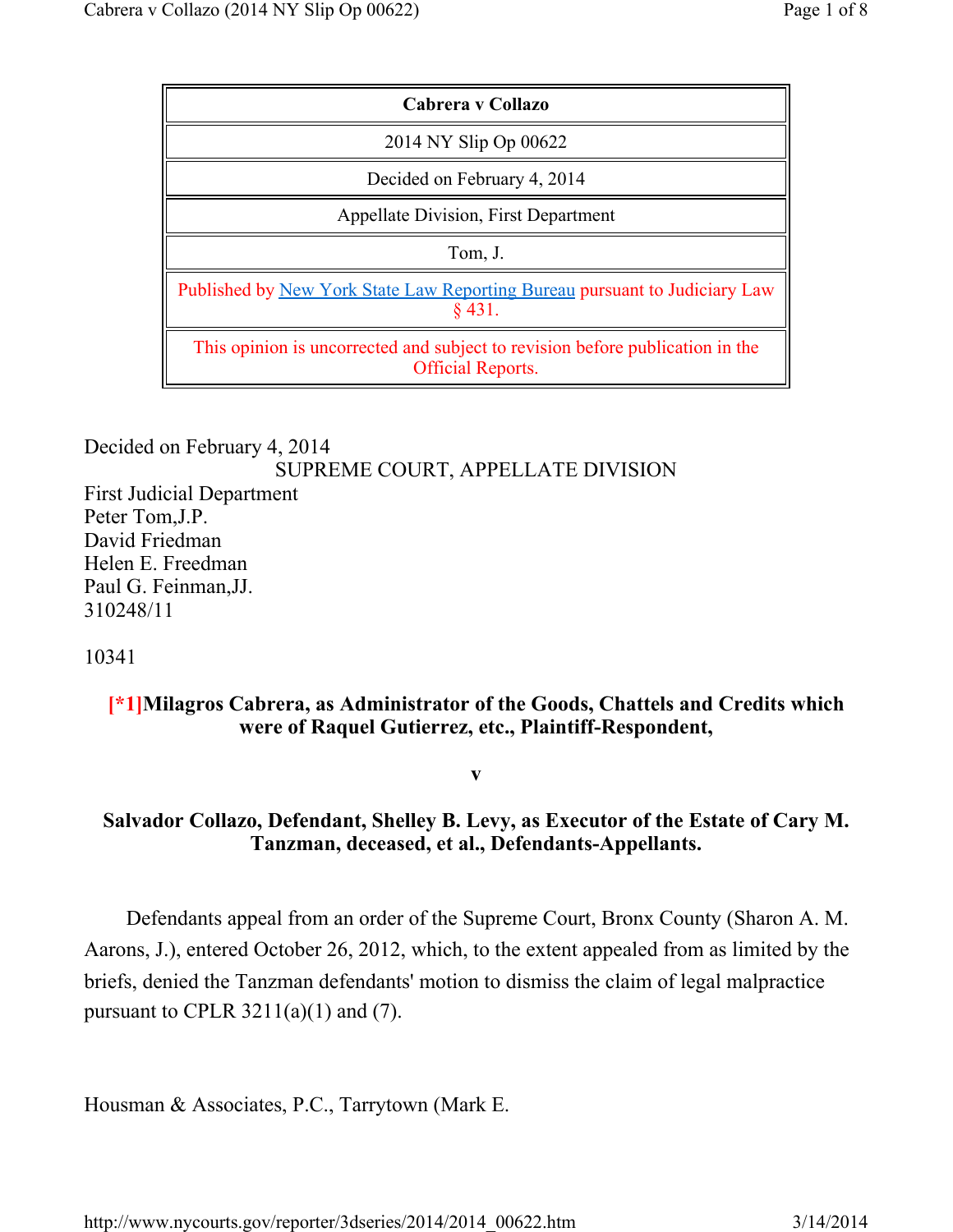Housman of counsel), for appellants. Sanocki, Newman & Turret, LLP, New York (David B. Turret of counsel), for respondent.

## TOM, J.P. [\*2]

The remarkable defense proffered in this professional malpractice action is that an attorney who neglects a matter so that the statute of limitations runs against his client cannot be held legally accountable if the attorney happens to expire before the applicable limitations period. A cause of action for attorney malpractice requires: " (1) the negligence of the attorney; (2) that the negligence was the proximate cause of the loss sustained; and (3) proof of actual damages'" (*Kaminsky v Herrick, Feinstein LLP,* 59 AD3d 1, 9 [1st Dept 2008], *lv denied* 12 NY3d 715 [2009], quoting *Mendoza v Schlossman*, 87 AD2d 606, 606- 607 [2d Dept 1982]). The pleadings, as "[a]mplified by affidavits and exhibits in the record" (*Crosland by New York City Tr. Auth.*, 68 NY2d 165, 167 [1986]), contain allegations from which these elements can be made out and, thus, state a viable cause of action so as to survive a pre-answer motion to dismiss the complaint.

This legal malpractice action was brought by plaintiff Milagros Cabrera against defendants Shelley B. Levy, as executor of the estate of Cary M. Tanzman, Esq., and the Law Office of Cary M. Tanzman (collectively, the Tanzman defendants) and Salvador Collazo, who participated in plaintiff's representation. The Tanzman defendants brought a pre-answer motion to dismiss the complaint for failure to state a cause of action based on documentary evidence (CPLR 3211[a][1], [7]), particularly Cary Tanzman's death certificate. The gravamen of their defense is that since the attorney-client relationship was terminated by Tanzman's death on October 24, 2010, Tanzman and his law firm cannot be held liable for any damages sustained by plaintiff as a result of the subsequent running of the statutory limitations period on November 4, 2010 (EPTL 5-4.1[1]).

The wrongful death complaint alleges that plaintiff's, decedent Raquel Gutierrez, died

http://www.nycourts.gov/reporter/3dseries/2014/2014\_00622.htm 3/14/2014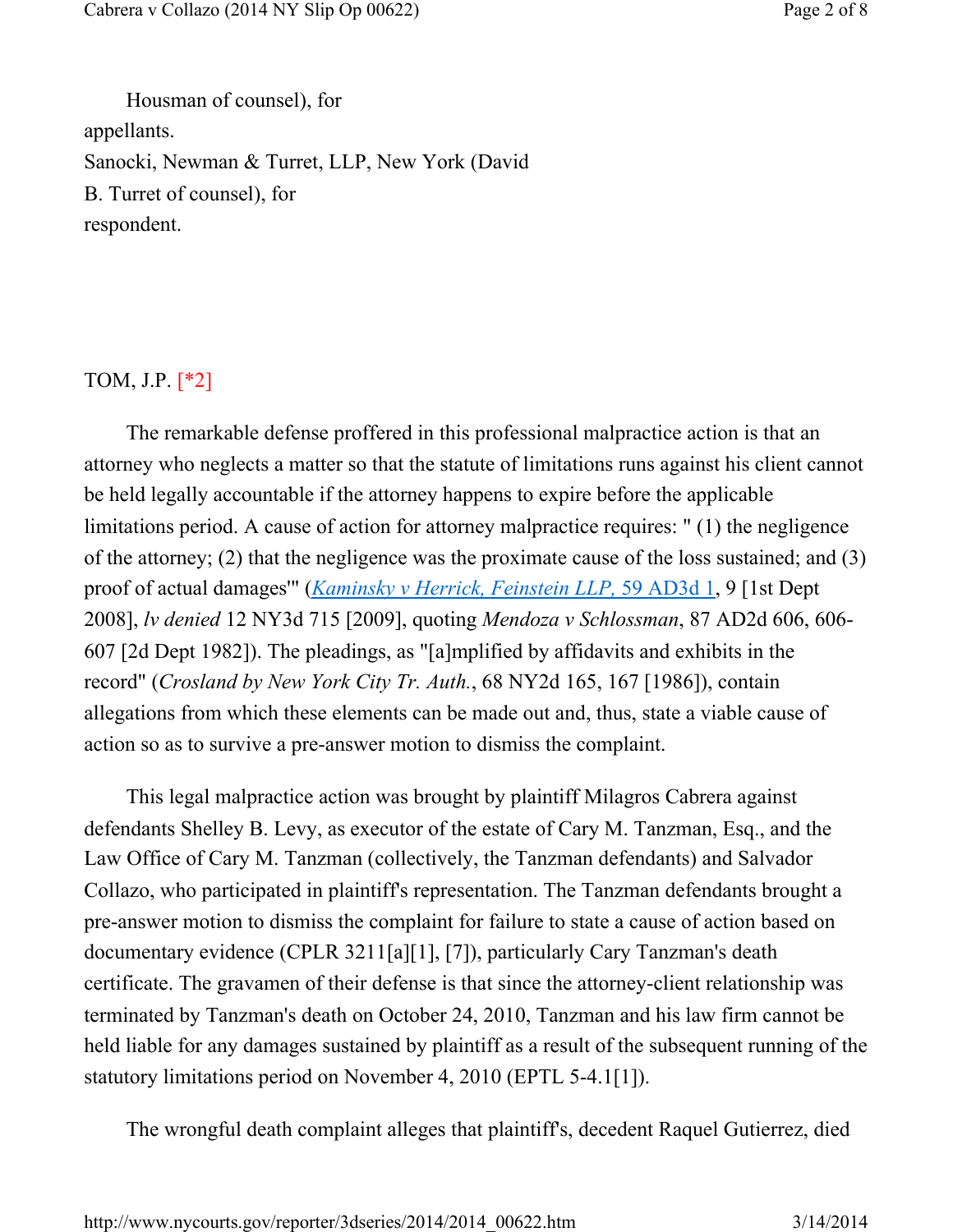on November 4, 2008 as a result of negligent care and treatment that was rendered by her doctors and nurses on or about October 26, 2008 **[FN1]**. According to a retainer agreement dated "November 2008," Salvador Collazo was retained by decedent's sister, Porfilio Guttierrez, to commence a wrongful death action against the allegedly negligent individuals. It is not clear what work Collazo performed in the course of a year, if any, but under cover of a memorandum dated November 23, 2009, he sent the retainer agreement and medical authorizations to Tanzman. On March 11, 2010, Milagros Cabrera entered into a retainer agreement with the Tanzman law office, which included a fee-sharing provision stating that while Collazo would not be actively participating in the litigation, he "shall be participating in contacts between the Law Office of Cary M. Tanzman and the client." Also taking part in communications between the client and her lawyers was Mary Cabrera, plaintiff's daughter, who served as an interpreter and, according to her affidavit, attended all relevant meetings with defendants concerning decedent's estate. [\*3]

Collazo later sent Tanzman a waiver of citation, renunciation and consent to appointment of administrator dated April 6, 2010 to expedite the issuance of limited letters of administration to plaintiff. Ten days later, Collazo was convicted of immigration and visa fraud in the United States District Court for the Southern District of New York. Mary Cabrera reported that at some point during the summer of 2010, both Collazo and Tanzman ceased responding to her attempts to contact them.

In late September, Tanzman filed a certificate of lateness with Surrogate's Court stating that "another attorney" had been contacted initially by the family and "did nothing on the file for over a year." It was followed by a letter of September 30, 2010 asking that letters of administration be issued "*as soon as is possible* because there is a wrongful death matter associated with the above-named decedent and the Statute of Limitations will be expiring shortly." Surrogate's Court issued letters of limited administration on October 6. On October 14, Collazo was sentenced to 24 months' imprisonment on the federal immigration and visa fraud charges **[FN2]**. On October 24, Tanzman died at Memorial Sloan-Kettering Cancer Center, and the statute of limitations on plaintiff's wrongful death action expired 11 days later on November 4. No complaint was ever filed on behalf of plaintiff, and this action for professional malpractice ensued.

Other than a death certificate, there is no evidence concerning Tanzman's treatment or the course of his illness or when he was hospitalized. Nor is there any information about the

http://www.nycourts.gov/reporter/3dseries/2014/2014\_00622.htm 3/14/2014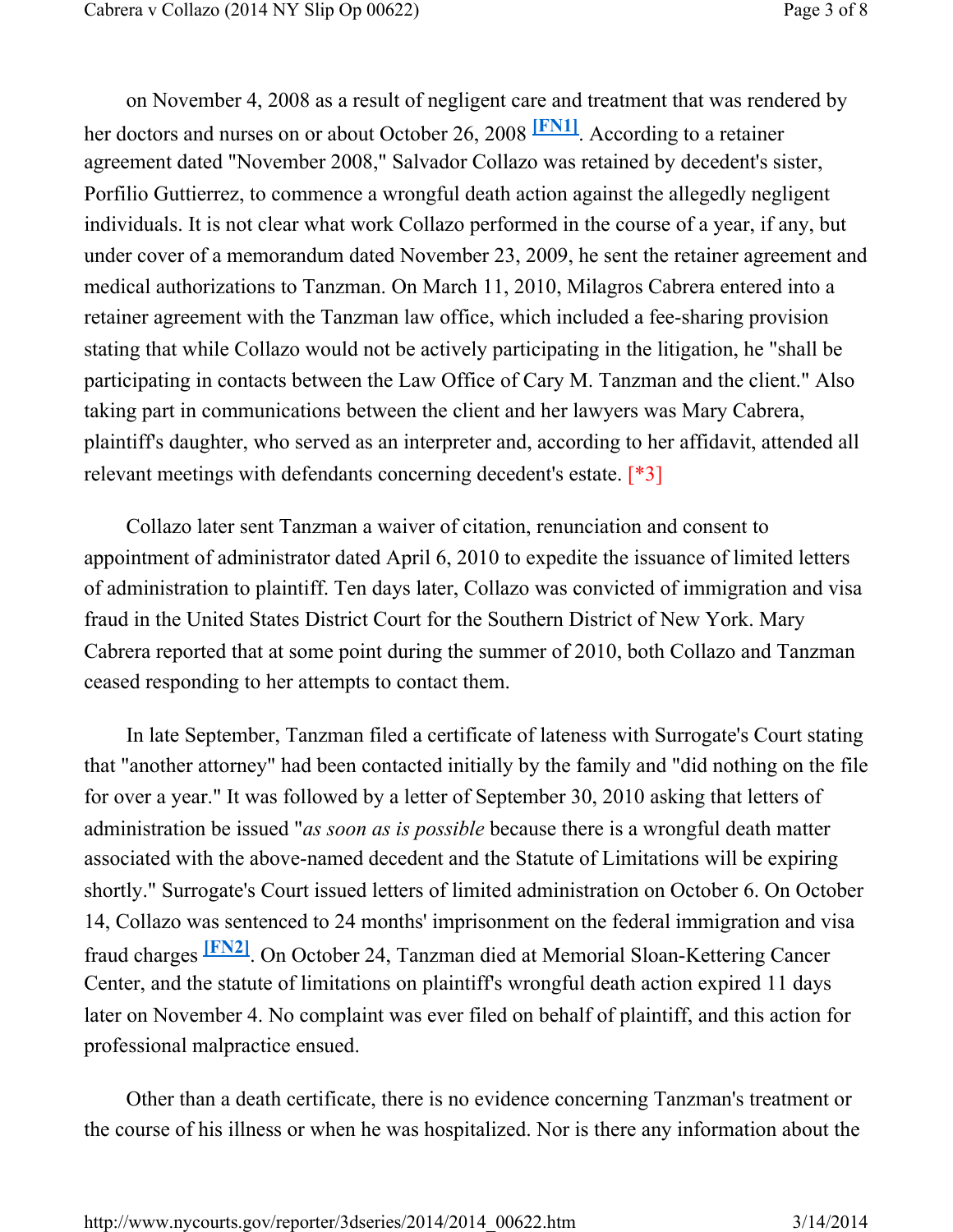nature of his law practice, beyond a letterhead that identifies three other attorneys as "of counsel." While it is clear from the letter dated September 30, 2010 that Tanzman was aware of the impending expiration of the statute of limitations against his client, it is unknown whether he took any steps to prepare a complaint for filing or whether he attempted to enlist the assistance of any other attorney including the attorneys of counsel in his firm.

According to the Tanzman defendants, neglect of a client matter by an attorney is not actionable if, as here, the attorney dies before the applicable limitations period runs against the client. Granted, it has been held that, for the purpose of determining the timeliness of a professional malpractice action, the action accrues "when all the facts necessary to the cause of action have occurred and an injured party can obtain relief in court." That a cause of action might accrue when the plaintiff actually sustains a loss, however, does not require the conclusion that an attorney is absolved of responsibility for any and all consequences of his neglect of the matter simply because it occurred *prior* to accrual of an actionable claim. Giving plaintiff the benefit of every possible favorable inference that can reasonably be drawn from the pleadings (*Rovello v Orofino Realty Co.*, 40 NY2d 633, 634 [1976]), as we must on a pre-answer motion to dismiss (see *Arrington v New York Times Co.*, 55 NY2d 433, 442 [1982], *cert denied* 459 US 1146 [1983]), it appears that the inaction of counsel rendered the lapse of plaintiff's cause of  $\lceil *4 \rceil$  action not merely possible — or even probable — but inevitable. On a motion directed at the sufficiency of the pleadings, the issue is whether the facts alleged fit within any cognizable theory of recovery, not whether the complaint is artfully pleaded (*see Hirschhorn v Hirschhorn*, 194 AD2d 768 [2d Dept 1993]), and the circumstances of this matter do not warrant dismissal of the action, at this juncture, as against the Tanzman defendants.

The extent of the duty imposed on the attorney to commence a timely action depends on the immediacy of the running of the statutory period, and no duty will be imposed where sufficient time remains for successor counsel to act to protect the client's interests in pursuing a claim (*see Golden v Cascione, Chechanover & Purcigliotti*, 286 AD2d 281 [1st Dept 2001] [defendant law firm relieved 2½ years before claim expired]). Where, as here, the expiration of the statute of limitations is imminent and the possibility that another attorney might be engaged to commence a timely action is foreclosed, there is a duty to take action to protect the client's rights.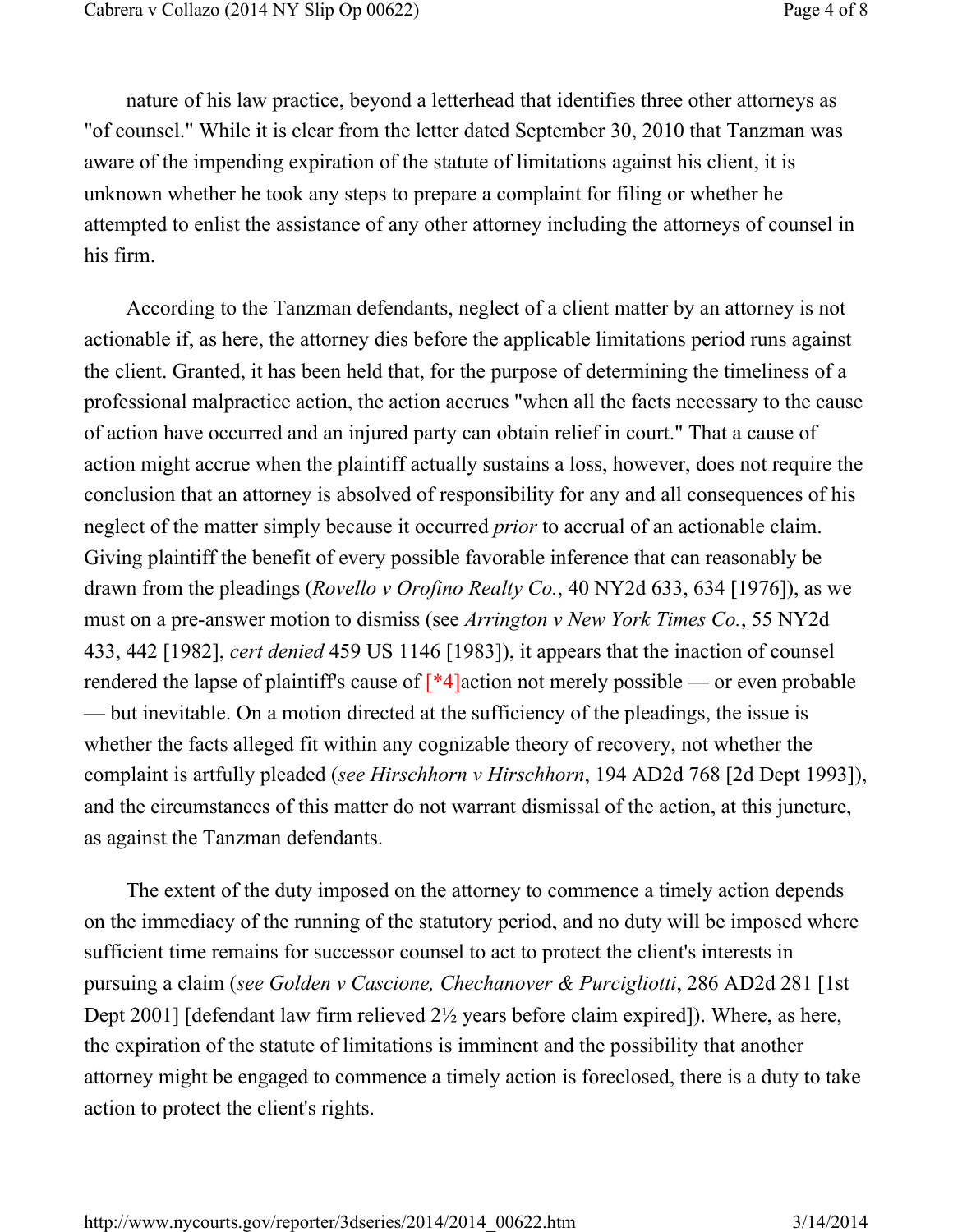Plaintiff is entitled to the inference that Tanzman died as a result of a chronic, terminal illness that he knew, or should have known, presented the immediate risk that his ability to represent his clients' interests might be impaired (*see Yuko Ito v Suzuki*, 57 AD3d 205, 207 [1st Dept 2008]). Here, defendants offered no evidence to elaborate on the cause or circumstances surrounding Tanzman's death. The submitted certificate of death for Tanzman merely states that Tanzman passed away on October 24, 2010 at Memorial Sloan-Kettering Cancer Center. The record suggests that plaintiff had cancer, and that his death may have been foreseeable, but the nature and duration of his illness cannot be determined from the death certificate and defendants' other submissions. Further, the record reflects that Tanzman was well aware that Collazo could not be relied upon to assist with plaintiff's representation. According to Tanzman's own statement, Collazo had done nothing on the matter in over a year, and Tanzman's retainer agreement assigned Collazo only a limited role in the case. In any event, as of September 2010, when Tanzman expressed his concern over the running of the statute of limitations in a letter to Surrogate's Court, Collazo had been convicted on a federal criminal offense and was facing sentencing and disbarment. Plaintiff is entitled to the factual inference that, at this late juncture and mindful of his ill health, Tanzman was aware of the need to prepare and file a complaint or to arrange for one to be filed as soon as the necessary letters of administration were received. The letters of administration was issued on October 6, 2010. Tanzman neither filed a complaint nor engaged another attorney to file one in his stead despite the availability of three attorneys associated with the firm as of counsel.

No discovery has been conducted and, in the absence of any evidence that the onset of Tanzman's final episode of illness was sudden, unanticipated and completely debilitating, the failure to seek assistance with the filing of a timely complaint represents a failure to protect plaintiff's interests. Further, plaintiff was not informed that the statute of limitations was about to expire so that she could protect her claim. Milagros Cabrera stated that in August 2011, eight months after the statute of limitations of plaintiff's cause of action had expired, Tanzman's law office mailed the case file to her in response to her efforts to learn the status of the matter. It was then that Cabrera for the first time learned that Tanzman was deceased. She later discovered, [\*5]after consultation with another law office, that plaintiff's claims were time-barred and that Collazo was incarcerated. Finally, even if plaintiff had been put on notice to engage another attorney to initiate the wrongful death action, no means are identified by which the case file might have been obtained from the Tanzman firm to permit substitute counsel to file a timely complaint. In short, while the statute of limitations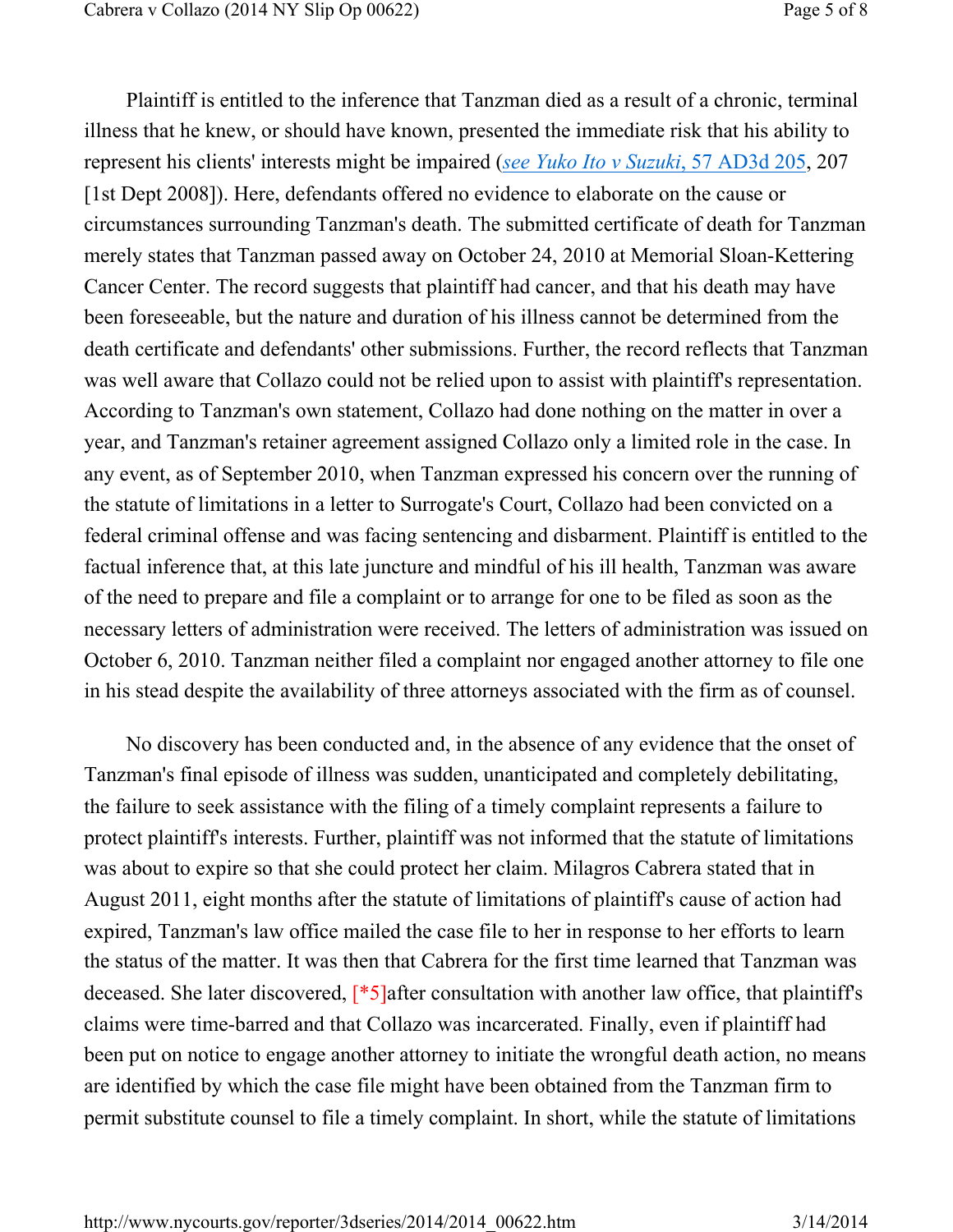had not yet run at the time of Tanzman's death, nothing in the record suggests that there was any available means by which plaintiff might have preserved her wrongful death action. According the facts their most favorable intendment, at the time of Tanzman's death, the running of the statute of limitations against his client was a foregone conclusion because intervention by substitute counsel was not possible.

Expansion of the record on a "more embracive and exploratory motion for summary judgment" (*Rovello*, 40 NY2d at 634) may or may not disclose facts demonstrating that, Tanzman was suddenly struck by a fatal and totally incapacitating episode of cancer rendering him unable to engage the services of another attorney to file a timely complaint on behalf of plaintiff or to communicate the necessity to do so. Thus, it would be premature to grant defendant's pre-answer motion and summarily dismiss the professional malpractice claim on the basis of the incomplete record before us (*id.*).

The cases relied upon in support of dismissal of the complaint state only that for the purpose of determining the limitations period for an action for professional malpractice, the statute of limitations begins to run on the date the client sustains injury (*e.g. McCoy v Feinman*, 99 NY2d 295, 301 [2002]; *Glamm v Allen*, 57 NY2d 87, 95 [1982]). These cases do not state that the severance of the attorney-client relationship, due to death of the attorney, prior to the accrual of the legal malpractice action deprives the client of any remedy for the inaction or negligence of the attorney which contributed to or resulted in the client's injury. The holding in these cases is not a bar to a legal malpractice claim against Tanzman for alleged failure, while he was alive, to notify plaintiff that he would be unable to file the summons and complaint in time or to enlist the attorneys in his firm to assist in this endeavor. This is especially so considering the short time period between the date of Tanzman's death and the expiration of the statute of limitations on plaintiff's underlying wrongful death action 11 days later.

Likewise, it has been held that the absence of any attorney-client relationship bars an action for attorney malpractice (*e.g. Fortress Credit Corp. v Dechert LLP*, 89 AD3d 615, 616 [1st Dept 2011], *lv denied* 19 NY3d 805 [2012] [allegedly faulty legal opinion relied upon was prepared by law firm retained by third parties, not by plaintiff]), as does the severance of the attorney-client relationship prior to any act of malpractice (*e.g. Clissuras v City of New York*, 131 AD2d 717 [2d Dept 1987], *appeal dismissed* 70 NY2d 795 [1987], *appeal dismissed, cert denied* 484 US 1053 [1988] [attorney withdrew after arranging for

http://www.nycourts.gov/reporter/3dseries/2014/2014\_00622.htm 3/14/2014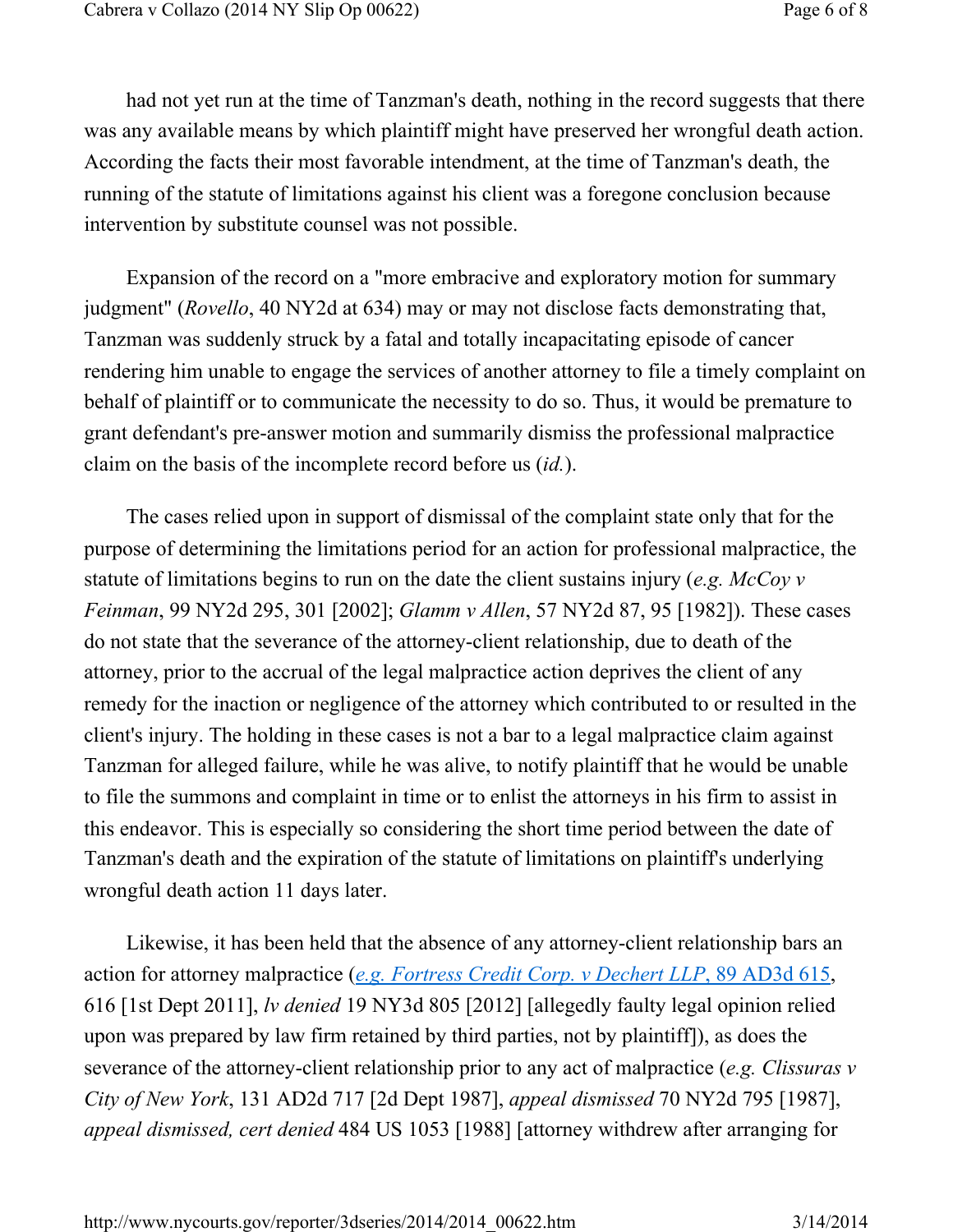client's consultation with an actuary regarding her claim involving disputed calculation of pension benefits]). Similarly, such cases do not go so far as to hold that an attorney is absolved of liability for his part in permitting a statute of limitations to run against a client. To the contrary, in *Clissuras*, this Court expressly noted that counsel had withdrawn from representing the plaintiff "after advising her of the four-month Statute of Limitations" (*id.* at 719). Indeed, in *Mortenson v Shea* (62 AD3d 414, 414 [1st Dept 2009]), we noted that attorneys may be held liable for, inter alia, "neglect to prosecute an [\*6]action." We stated that in pursuing an action on behalf of the plaintiff, the defendants created the impression that his claim remained viable and, under those circumstances, "defendants had a duty, at a minimum, to expressly advise plaintiff that a limitations period existed," including the need to take the necessary steps to ensure that an action was timely commenced (*id.* at 415). Whether *Mortenson* establishes an affirmative duty to advise a client with respect to the running of a limitations period, which the parties dispute, is not a question requiring immediate resolution. What *Mortenson* signifies is that an attorney will be held accountable for any misconduct that contributes to damages incurred because a statute of limitations is allowed to expire against a client.

Accordingly, the order of the Supreme Court, Bronx County (Sharon A. M. Aarons, J.), entered October 26, 2012, which, to the extent appealed from as limited by the briefs, denied the Tanzman defendants' motion to dismiss the claim of legal malpractice pursuant to CPLR  $3211(a)(1)$  and (7), should be affirmed, without costs.

Order, Supreme Court, Bronx County (Sharon A. M. Aarons, J.), entered October 26, 2012, affirmed, without costs.

Tom, J.P., Friedman, Freedman, Feinman, JJ. THIS CONSTITUTES THE DECISION AND ORDER OF THE SUPREME COURT, APPELLATE DIVISION, FIRST DEPARTMENT.

ENTERED: FEBRUARY 4, 2014

CLERK

#### **Footnotes**